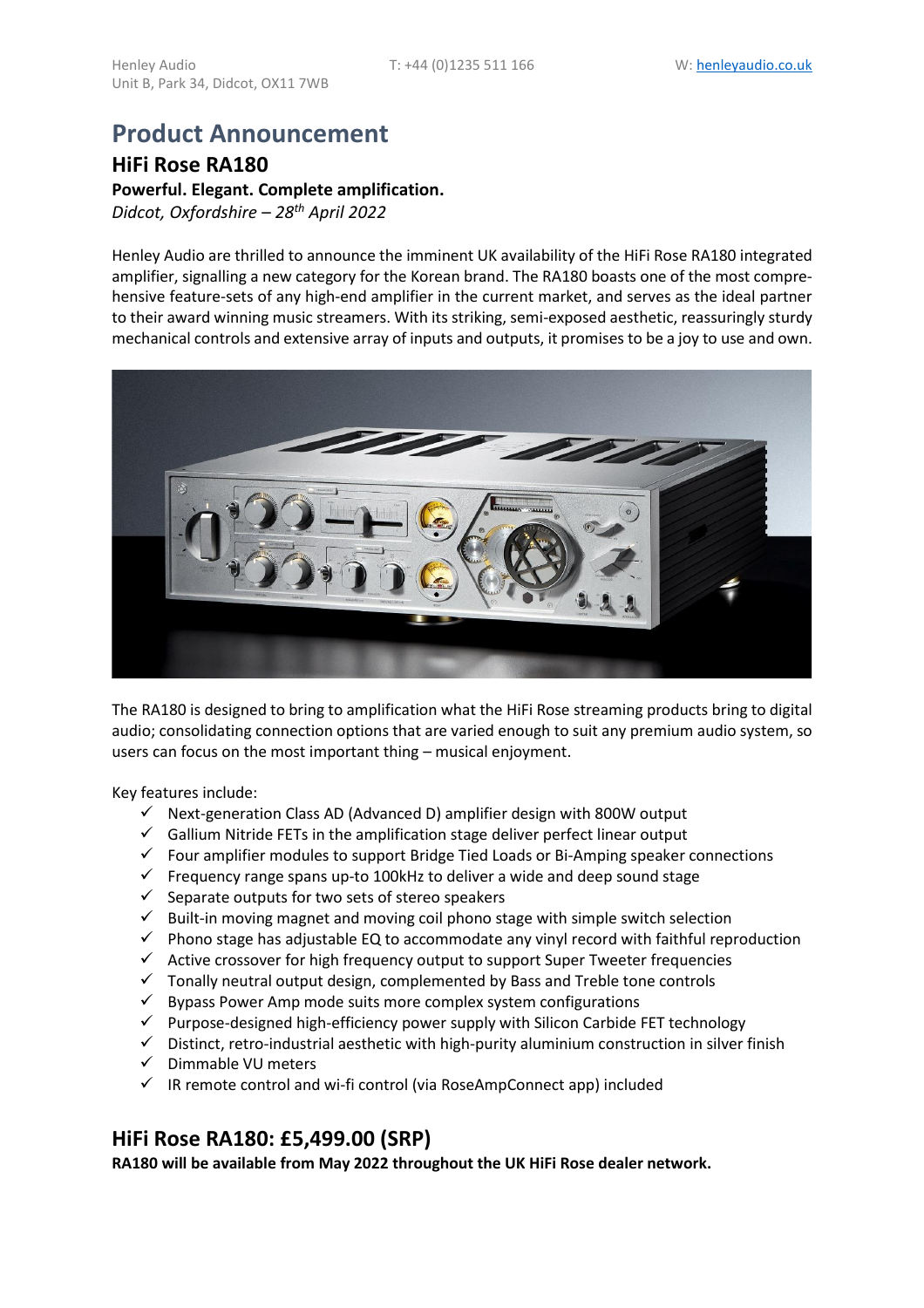# **HiFi Rose RA180** *in detail*

The RA180 integrated amplifier has been carefully considered, crafted and constructed to challenge contemporary expectations and deliver a near-perfect, natural sound that defies entrenched beliefs. Unique input and output options alongside user-adjustable features to suit any premium audio system ensures the use of this elegant 800W Class AD amplifier is an experience to behold.

### **Sound Design**

The overall design of the RA180 perfectly complements the award-winning RS150B music streamer in its overall impression. However, its semi-exposed, retro-industrial aesthetic is one that sits at home in any premium audio system. Constructed from high-purity aluminium, the chassis houses a wealth of complex engineering inside.



### **A New Standard in Amplifier Design**

The RA180 is based around a new concept Class AD Amplifier technology. Class D amplification provides higher efficiency and higher output, as well as improved noise and distortion measurements, compared to more traditional Class AB designs. However, many Class D designs in the past have suffered in sound quality, due to limitations in the digital circuitry. HiFi Rose's state-of-the-art Class AD amplifier resolves these problems with the use of innovative new materials.

The RA180's Class AD amplifier boasts Gallium Nitride FETs as opposed to more common Silicon FET technology. The result of this design is a high-speed, perfectly accurate amplification stage with almost no dead time, allowing it to perform far more naturally, like a pure analogue amplifier.

### **Multi-Output Design**

The RA180 boasts two 200W amplifier modules per-channel. One amp is optimised for stable midbass and balance, while the other is designed to deliver smooth, clean power to the high frequencies, spanning up into the super tweeter area well beyond 20kHz. The result is a sophisticated bi-amplification solution from a single box, where, when the two modules per-channel are connected to a speaker's high and low-frequency inputs separately, the driving force to the speaker is clean, controlled and directed without interference.

To help control the high frequencies, the RA180 is equipped with a user adjustable active crossover. The H/F CROSSOVER section allows users to set the base high-frequency output from 600Hz to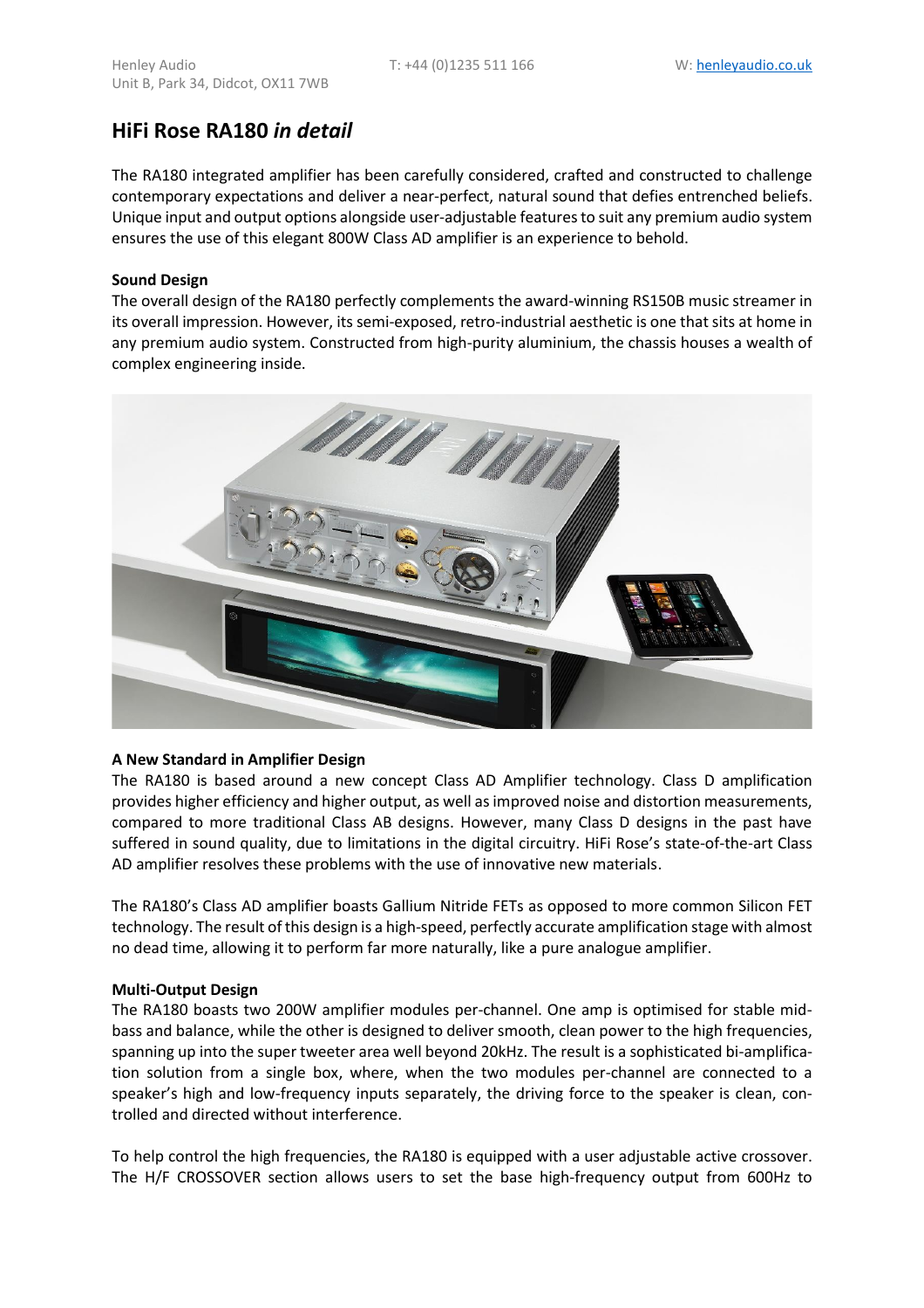6,000Hz for a perfect matching of the connected speakers. The high-frequency amplifier module will then support playback up-to 100kHz ( $@$  -3dB) to help shape a wide and deep sound stage that feels natural and without limitation.

Finally, the two amplifier modules per-channel can also be set to Bridge Tied Loads (BTL) mode, allowing for a single pair of speaker cables to connect to each speaker while still benefiting from 400W of rich, balanced sound.

### **Customisable Experience**

The RA180 boasts a host of other customisable features. The Bass and Treble tone controls allow users to adjust the flat frequency response at 100Hz and 10kHz, respectively, with ±15dB gain for a fully tailored sound. There's also the finely adjustable balance control slider to precisely set the signal split between both channels. Alternatively, the BYPASS.POWER AMP mode links the source connected to the LINE 3 input directly to the power amplifier stage without going through the pre-amplifier. This is particularly useful for home theatre applications, allowing the RA180 to power the front speakers in a home cinema system without having to manage multiple volume dials.

Elsewhere the built-in MM and MC compatible phono stage – which is equipped with low-band bass TURNOVER and high-band ROLL OFF selection dials to tailor the amplifier to perfectly suit the EQ filter that each vinyl record was originally produced with – provides greater flexibility than most stand-alone phono stages are able to offer.



# **Quality Throughout**

The RA180 features one balanced and three unbalanced inputs alongside the built-in phono stage. There's also support for a subwoofer output, a trigger connection and two grounding points alongside the 16 speaker output terminals, which support the connection of two different sets of stereo speakers. But the wide array of features, technologies and connectivity options are all able to perform optimally thanks to the new power supply design.

The power supply was developed exclusively for the RA180 and employs Silicon Carbide FET technology, with its high voltage support and heat resistance, to provide a high output in an efficient manner with low heat generation. It also responds to power delivery fluctuations well with its 2.5kW class PFC circuit, oversized capacitors and damping factor above 200. The result is a power supply that responds to the needs of the system, while always allowing the amplifier to sound as clean and natural as possible.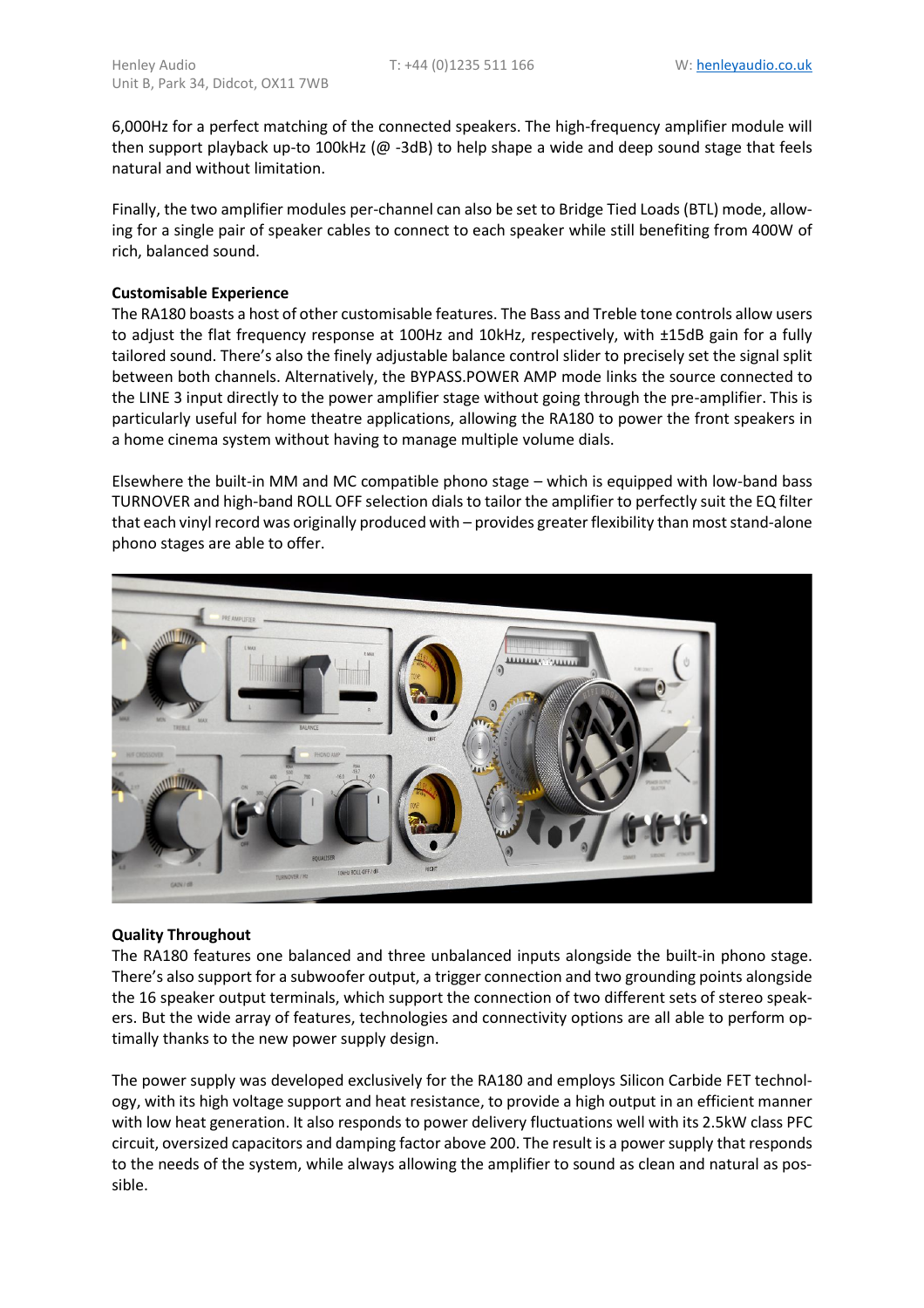# **Powerful. Elegant. Complete amplification.**

The RA180 is unlike anything on the market. The level of flexibility on offer is reflective of the value HiFi Rose aim to deliver at all price points, yet the innovative technology and materials used throughout the design sets the amplifier up as something capable of astonishing soundscapes. It delivers the pure, natural sound passionate music lovers expect, but in an entirely new way.

# **Technical Information**

| Amplifier Out                                           | $4\Omega$ : 200W x 4ch (800W)                           |
|---------------------------------------------------------|---------------------------------------------------------|
|                                                         | 8Ω: 200W x 4ch (800W)<br>BTL Mode On: 400W x 2ch (800W) |
| <b>Input Sensitivity</b>                                | Balanced Input: 2,000mV                                 |
|                                                         | Unbalanced (Line 1,2,3) Input: 1,000mV                  |
|                                                         | Phono (MM/MC) Input: 5mV/0.5mV                          |
| Impedance Input                                         | Balanced Input: 44kΩ                                    |
|                                                         | Unbalanced (Line 1,2,3) Input: 47kQ                     |
|                                                         | Phono (MM/MC) Input: 47kΩ                               |
| Bandwidth (0dBr±3dB/8Ω)                                 | Speaker Output: 10Hz ~ 90kHz                            |
|                                                         | H/F Speaker Output: 10Hz ~ 90kHz                        |
| Frequency Response (1W, 0±1dB/8Ω)                       | Speaker Output: 10Hz ~ 90kHz                            |
|                                                         | H/F Speaker Output: 10Hz ~ 90kHz                        |
| THD Measure (Balanced & Unbalanced Input)               | $0.005\%$ (50W)                                         |
| Damping Factor (Speaker & H/F Speaker Output)           | >150                                                    |
| Signal to Noise Ratio Measure (S/N)                     | <b>BTL: 107dB</b>                                       |
|                                                         | Balanced, Unbalanced: 105dB                             |
|                                                         | Phono MM/MC: 80dB (MM), 60dB (MC)                       |
| Impedance Output                                        | 53 $m\Omega$                                            |
| Subsonic Filter: On/Off Switch (-3dB)                   | <b>50Hz</b>                                             |
| Tone Control (Bass (@100Hz) / Treble (@10kHz))          | ±15dB<br>600Hz~ 6kHz                                    |
| Crossover: On/Off Switch - HPF (-3dB)<br>Phono Turnover | Flat                                                    |
|                                                         | 300Hz (+7.7dB@100Hz)                                    |
|                                                         | 400Hz (+11.7dB@100Hz)                                   |
|                                                         | 500Hz (+13dB@100Hz)                                     |
|                                                         | 700Hz (+14.5dB@100Hz)                                   |
| Phono Roll-off                                          | Flat                                                    |
|                                                         | 1.6kHz (-16dB@10kHz)                                    |
|                                                         | 2.1kHz (-13.7dB@10kHz)                                  |
|                                                         | 3.18kHz (-11.7dB@10kHz)                                 |
|                                                         | 3.4kHz (-8dB@10kHz)                                     |
|                                                         | 6.36kHz (-5dB@10kHz)                                    |
| Trigger                                                 | Trigger can be turned on: 3.3v ~12V                     |
| Size (W x D x H)                                        | 430 x 350 x 110mm                                       |
| Weight                                                  | 16.7kg                                                  |
| Body                                                    | <b>High Purity Aluminium</b>                            |
| Power                                                   | <b>SMPS (800W)</b>                                      |
| Remote Control IR Input                                 | 38kHz Infrared Ray (Within 10m)                         |